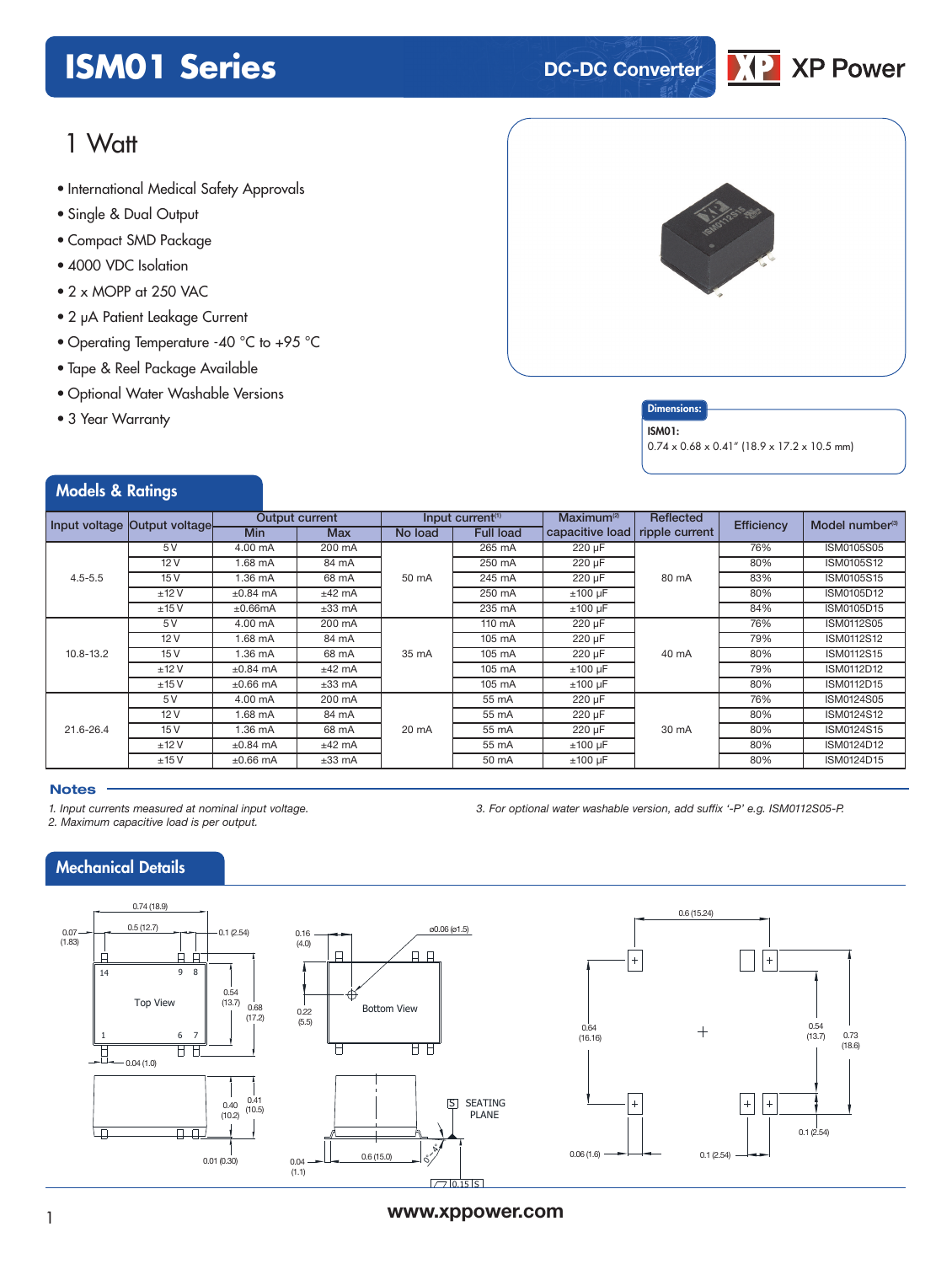# **ISM01 Series**

**DC-DC Converter**



Input Characteristic **Minimum Typical Maximum Units Notes & Conditions** Input Voltage Range 4.5 5.5 VDC 5 V nominal 10.8 13.2 VDC 12 V nominal 21.6 26.4 26.4 24 V nominal Input Filter **Internal Capacitor** Input Surge 9 VDC for 1 s 5V models 18 VDC for 1 s 12 V models 30 VDC for 1 s 24 V models

| Output                          |                |                |                |               |                                                                      |
|---------------------------------|----------------|----------------|----------------|---------------|----------------------------------------------------------------------|
| Characteristic                  | <b>Minimum</b> | <b>Typical</b> | <b>Maximum</b> | <b>Units</b>  | <b>Notes &amp; Conditions</b>                                        |
| Output Voltage                  | 5.0            |                | 30             | <b>VDC</b>    | See Models and Ratings table                                         |
| Initial Set Accuracy            |                | ±1.0           | ±3.0           | $\frac{0}{0}$ |                                                                      |
| Output Voltage Balance          |                | $\pm 0.1$      | ±1.0           | %             | For dual output with balanced loads                                  |
| Minimum Load                    | 2              |                |                | %             | See Models and Ratings table                                         |
| Line Regulation                 |                | ±1.2           | ±1.5           | $% / 1\%$     | Output changes by max of 1.5% for each 1% change in<br>input voltage |
| <b>Load Regulation</b>          |                |                | 10             | $\frac{0}{0}$ | 10% to 100%                                                          |
| Ripple & Noise                  |                |                | 100            | mV pk-pk      | 20 MHz bandwidth. Measured using 0.47 µF ceramic<br>capacitor.       |
| <b>Short Circuit Protection</b> |                |                |                |               | Continuous, with auto recovery                                       |
| Maximum Capacitive Load         |                |                |                |               | See Models and Ratings table                                         |
| <b>Temperature Coefficient</b>  |                |                | 0.02           | $\%$ /°C      |                                                                      |

| General                      |                    |                |                |              |                                                 |
|------------------------------|--------------------|----------------|----------------|--------------|-------------------------------------------------|
| Characteristic               | <b>Minimum</b>     | <b>Typical</b> | <b>Maximum</b> | <b>Units</b> | <b>Notes &amp; Conditions</b>                   |
| Efficiency                   |                    | 80             |                | %            | See Models and Ratings table                    |
| Isolation: Input to Output   | 4000               |                |                | <b>VAC</b>   | Reinforced, 2 x MOPP at 250 VAC working voltage |
| Leakage Current              |                    |                | 2              | μA           |                                                 |
| <b>Isolation Resistance</b>  | 10 <sup>9</sup>    |                |                | Ω            | At 500 VDC                                      |
| <b>Isolation Capacitance</b> |                    | 20             |                | pF           |                                                 |
| <b>Switching Frequency</b>   |                    | 55             |                | kHz          |                                                 |
| Power Density                |                    |                | 4.8            | $W/in^3$     |                                                 |
| Mean Time Between Failure    | 4.7                |                |                | <b>MHrs</b>  | MIL-HDBK-217F, +25 °C GB                        |
| Weight                       |                    | 0.01(4.2)      |                | Ib(g)        |                                                 |
| Moisture Sensitivity Level   | Level <sub>2</sub> |                |                |              | IPC/JEDEC J-STD-020D.1                          |

| <b>Environmental</b>            |                |                |                |              |                               |
|---------------------------------|----------------|----------------|----------------|--------------|-------------------------------|
| Characteristic                  | <b>Minimum</b> | <b>Typical</b> | <b>Maximum</b> | <b>Units</b> | <b>Notes &amp; Conditions</b> |
| <b>Operating Temperature</b>    | $-40$          |                | $+95$          | °C           | See Derating Curve.           |
| Storage Temperature             | $-50$          |                | $+125$         | °C           |                               |
| Case Temperature                |                |                | $+105$         | °C           |                               |
| Humidity                        |                |                | 95             | %RH          | Non-condensing                |
| Cooling                         |                |                |                |              | Natural convection            |
| Case Flammability               | UL 94V-0 Rated |                |                |              | Non conductive black plastic  |
| Lead-Free Reflow Solder Process |                |                |                |              | IPC/JEDEC J-STD-020D.1        |

| Safety Approvals |                        |                               |
|------------------|------------------------|-------------------------------|
| Safety Agency    | <b>Safety Standard</b> | <b>Notes &amp; Conditions</b> |
| CB               | IEC60601-1             | Medical                       |
| UL               | ANSI/AAMI ES60601-1    | Medical                       |